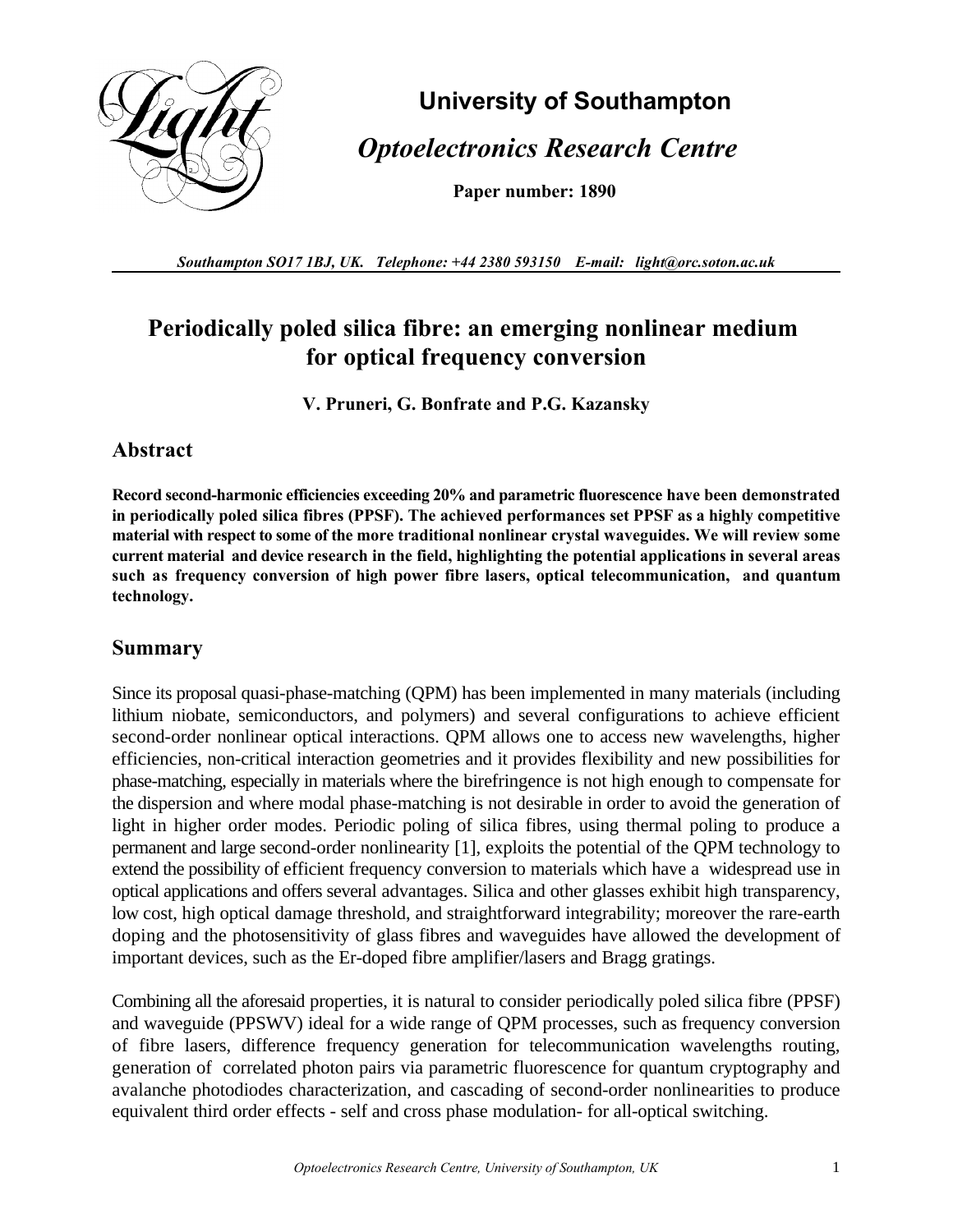Compared to more traditional crystal waveguides, periodically poled silica fibres (PPSF), despite having a lower effective nonlinear coefficient  $(d_{\text{eff}})$ , offer longer interaction length (L) for the same bandwidth (due to a lower dispersion), higher damage intensity threshold (I), lower loss  $(\alpha)$  and refractive index (n) thus keeping high values for the efficiency-factor  $(d_{eff}^2L^2I)/(\alpha n^3)$ . In particular the large value of the bandwidth-interaction length product makes PPSF suitable for frequency conversion of short pulses (picosecond and even femtosecond) where low group velocity mismatch between interacting pulses at different frequencies is desirable.

Recent results include second-harmonic generation (SHG) with record efficiencies in an all-fibre system based on a high power erbium doped fibre amplifier and PPSF [2] and the first demonstration of parametric fluorescence (PF) at around 1.5 µm in an optical fibre [3].

The PPSF samples used in the experiments were fabricated in a D-shaped fibre as previously described [4], using standard planar lithography to define the patterned Al electrode and thermal poling in high vacuum to induce the periodic nonlinearity. For the D-shaped fibre used (numerical aperture of ~0.19, core diameter of 6 µm) typical QPM periods were ranging from 56 to 57\_µm for SHG and PF at around 1.5 µm. The fabricated gratings, up to 7.5 cm long, showed a nearly transform limited nonlinear response (revealed by the QPM curve: normalised SHG intensity against fundamental wavelength).

In the doubling experiments average powers as high as  $\sim$ 7 mW and peak powers greater than 1.2 kW at 766 nm have been generated with average and peak conversion efficiencies exceeding 20% and 30% respectively. These results represent the highest efficiencies achieved in an optical fibre for second-order nonlinear processes and compare well with those obtained using periodically poled ferroelectrics. We believe they also put PPSF in the position to be considered as serious competitor to other periodically poled materials for frequeny doubling of high peak power Q-switched and modelocked sources, in particular high power pulsed fibre lasers where an integrated frequency doubled all-fibre source would be very attractive.

The achieved SH efficiencies were promising for parametric fluorescence considering that, in the low conversion efficiency regime, the parametric gain is of the same order as the SH efficiency. By pumping with 300 mW from a cw Ti:Sapphire laser (766 nm) we obtained a photon production rate of  $\sim$ 150 MHz at around 1.5 µm and gain bandwidth  $\sim$ 100 nm. These results are already very promising for the realization of reliable all-fibre single photon sources for quantum cryptography systems and metrology applications.

Besides the research on fibre poling for QPM frequency conversion we have made some effort in studying the time evolution of the second-order nonlinearity in thin fused silica samples  $(\sim 0.1 \text{ mm})$ thick), in order to gain a deeper understanding of the process in the fibres, given the similar geometrical conditions [5]. In fact for greater thicknesses (\$0.1 mm) the value of the nonlinearity seems to scale inversely with sample thickness, suggesting that the undepleted part of the sample plays a significant role in the poling process (although the conductivity of the depleted region is smaller than that of the undepleted region our experiments indicate that part of the external voltage may drop on the undepleted layer and that the conductivity of the depleted region is dependent on the electric field - as one would expect given the values close to breakdown). For sample thicknesses of ~0.1 mm, a comparison between thermal poling of silica in air and in vacuum was carried out. The results indicate that the second-order susceptibility and thickness of the nonlinear layer as well as their